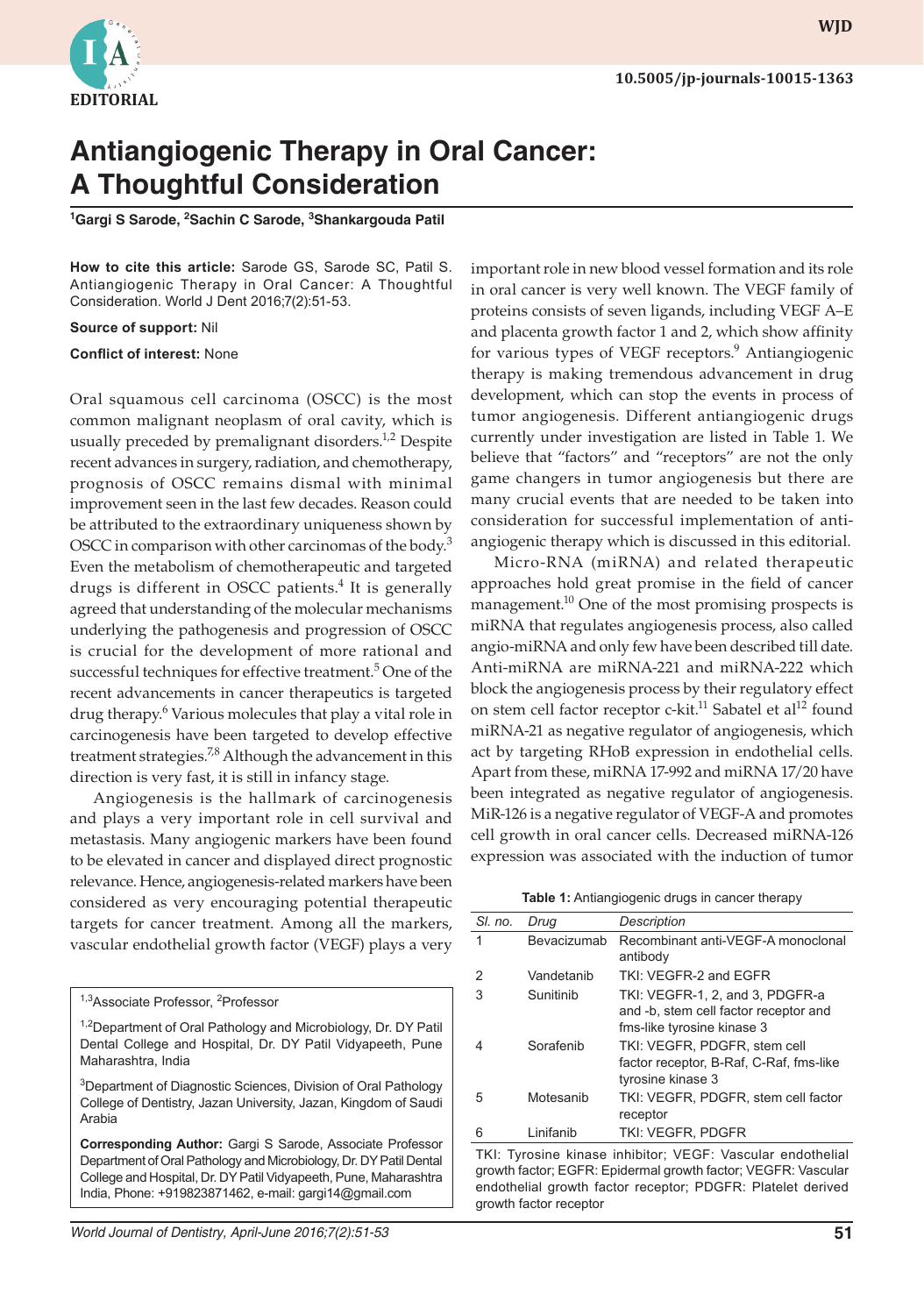angiogenesis and lymphangiogenesis, tumor progression, nodal metastasis, and poor prognosis in the OSCC cases.<sup>13</sup> A recent study identified another set of miRNAs (miR-17 and miR-20a) as key regulators of the transcription of pro-angiogenic genes in tumor-associated macrophages via directly targeting hypoxia-induced factor-2a. The autocrine activity of interleukin-6 on tumor-associated macrophages plays an important role in this process.<sup>14</sup> We recommend that one should not disregard the importance of angio-miRNAs in carcinogenesis process which can modulate tumor angiogenesis process. Thus, they are highly potential targets for antiangiogenic therapy alone or in combination with other agents described in Table 1.

Human papilloma virus (HPV) 16 has been detected in 70% of oropharyngeal cancers. Human papilloma virus effectively modulates various events in carcinogenesis process and hence warrants special considerations in the development of therapeutic strategies.<sup>15</sup> It has been reported in the literature that HPV-16 E6 positive cells express high levels of VEGF. E6 oncoprotein upregulates the promoter activity of VEGF in a P53 independent manner, thus suggesting direct stimulation of VEGF gene.16 Moreover, PI3K/Akt signaling pathway and c-Jun are involved in HPV-16 oncoprotein-induced hypoxiainduced factor-1a, VEGF, and interleukin-8 expression and *in vitro* angiogenesis.17 Moreover, HPV-16 oncoprotein promotes hypoxia-induced factor-1a protein stability possibly through enhancing the interaction with c-Jun, thus making a contribution to angiogenesis in cancer cells.17 With regard to this discussion, we believe that HPV-associated OSCC could respond differently to antiangiogenic therapy. Hence, in future it is very important to consider "HPV-associated OSCC" as a separate entity while studying antiangiogenic therapy.

Interaction of miRNA with HPV-16 E6 and E7 is a widely recognized phenomenon.<sup>18</sup> Interestingly, recent studies on different cancer cell lines reported that HPV-16 E6 oncoprotein regulates the expression of miR-23a, miR-26a, and miR-34a and E7 regulates the expression of miR-17-92, miR-15b/16-2, and miR-106b-25.19 In OSCC, Lajer CB et al<sup>20</sup> reported perturbations of 21 miRs by HPV infection with most significant in miRNA-127-3p and miRNA-363. From the perspective of such studies, it becomes imperative to conceive the probable association or interactions of angio-miRNA with HPV oncoproteins (E6 and E7). We believe that such interaction would have profound effect on fate of antiangiogenic therapy and future studies are needed in this direction to accomplish successful antiangiogenic therapy.

*In vitro*, *in vivo*, and clinical studies showed that stress-related process could impact pathways implicated in cancer-relevant biological processes. $21,22$  It is well known that stress response pathways are associated

with activation of pro-angiogenic cytokines (VEGF, IL6) and angiogenesis promoting molecules, such as signal transducer and activator of transcription factor-3. Stress-mediated stimulation of non-epinephrine can activate STAT-3 independent of IL-6, leading to its downstream effect on angiogenesis.<sup>23</sup> A recent study on head and neck cancer by Fang et al revealed greater VEGF expression in poorer psychosocial functioning patients. When examined by HPV status, the association between psychosocial functioning and VEGF remained significant among the patients who were HPV negative, but not among those patients who were HPV positive.<sup>24</sup> Thus, we believe that psychological intervention in OSCC patients could modulate the tumor angiogenesis and might act synergistically or additively with antiangiogenic targeted therapy mentioned in Table 1.

Recently, a phenomenon called cellular cannibalism has been identified in OSCC, which is related to nutritional supply to the cancer cells. $25-27$  The nutrition is mainly received from the blood vessels that grow surrounding the tumor and its impairment is associated with the development of cannibalistic phenotype in cancer cells. Hence, it would be interesting to see how OSCC showing increased cannibalistic activity responds to the antiangiogenic therapy.

About 98% of human genes are transcribed into non-coding RNA which is known by the name of "junk DNA." Unlike its name, it has been proved that junk DNA can have some functional activities. This non-coding RNA plays a role in stopping the malignant transformation of the normal cells. The prospects of junk DNA in oral cancer research have already been put forward.<sup>28</sup> The area that is still to explore is the association of it with angiogenesis.

## **REFERENCES**

- 1. Sarode SC, Sarode GS, Karmarkar S, Tupkari JV. A new classification for potentially malignant disorders of the oral cavity. Oral Oncol 2011 Sep;47(9):920-921.
- 2. Sarode SC, Sarode GS, Tupkari JV. Oral potentially malignant disorders: precising the definition. Oral Oncol 2012 Sep;48(9):759-760.
- 3. Sarode GS, Sarode SC. Accept and respect the uniqueness of oral cancer. World J Dent 2014 Aug;5(4):v-vi.
- 4. Sarode SC, Sarode GS. Is oral cancer unique in terms of chemotherapeutic and targeted drug metabolism? J Oral Maxillofac Surg 2015 Jan;73(1):4-6.
- 5. Sarode SC, Sarode GS, Patil S. Personalized medicine: the future of cancer treatment. World J Dent 2014;3:v-vi.
- Sarode SC. Aiming targeted therapy in oral cancer. J Dent Res Rev 2014;2:1.
- 7. Sarode SC, Sarode GS, Patil A. Therapeutic aspects of the inflammation mediated oral carcinogenesis. Oral Oncol 2014 Apr;50(4):e13-14.
- 8. Sarode GS, Sarode SC, Patil A, Anand R, Patil SG, Rao RS, Augustine D. Inflammation and oral cancer: an update